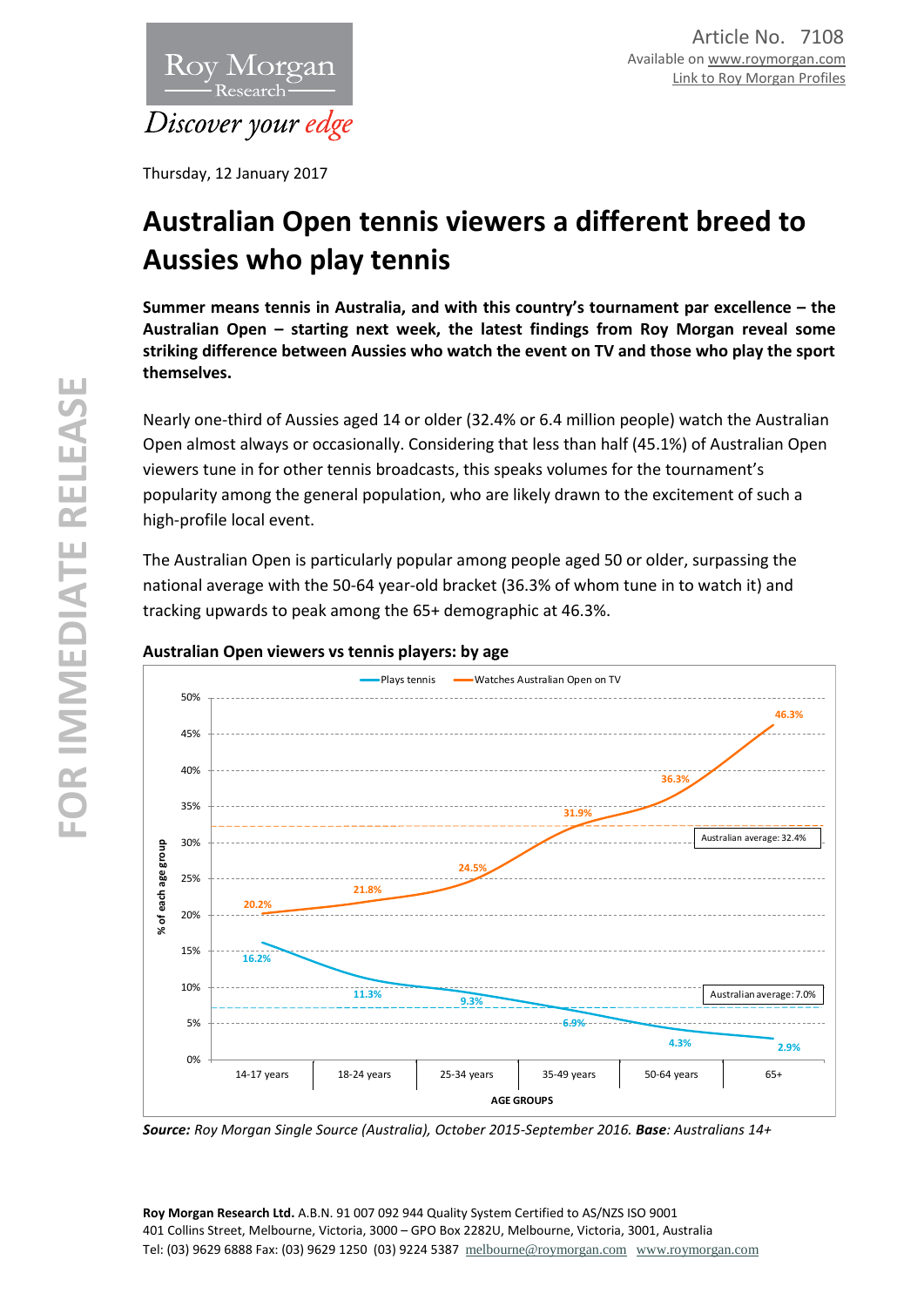In contrast, younger Aussies show a distinct lack of interest in watching the Australian Open on TV, especially 14-17 year-olds (20.2%) and 18-24 year-olds (21.8%).

Not surprisingly, given the strenuous nature of tennis, the opposite pattern applies to playing the sport. Tennis participation is at its greatest among teenagers aged 14-17 years (16.2%), but starts slipping from 18 years onwards. While 7.0% of Australians overall play tennis, this slips to 4.3% of 50-64 year-olds and heads steadily south from there to 2.9% of the 65-plus group: the same two age groups most likely to be glued to the box during the Australian Open next week.

## **Norman Morris, Industry Communications Director, Roy Morgan Research, says:**

*"Tennis is not gentle on the body, hence participation dropping off so sharply among the over-50s. But with over four of every 10 Australian Open viewers being 50 or older, it is clear that watching and playing tennis are not as strongly correlated as one might expect. This high proportion of mature viewers also has implications for advertisers and sponsors of the event, particularly brands aiming to reach an older audience.*

*"Obviously, however, age is just one of many factors at play here: indeed, the deep consumer data contained within Roy Morgan's Single Source allows brands to profile Australian Open viewers by variables as diverse as geographic location, gender, income and [socio-economic status,](http://www.roymorgan.com.au/findings/6317-tennis-cycling-and-socioeconomic-advantage-201506302247) [attitudes to advertising,](http://www.roymorgan.com.au/findings/6867-tennis-viewers-a-valuable-audience-201606271623) leisure activities and media consumption.* 

*"Australian Open sponsors such as Kia, the ANZ, Coopers, Optus and Emirates clearly understand the importance of striking a chord with the event's audience; indeed, these viewers are substantially more likely than average to associate all five brands with the tournament.*

*"Of course, tennis clubs and organisations wishing to encourage greater participation could also benefit from Roy Morgan data. For example, bearing in mind the sport's global nature, it's interesting to note how a person's ethnic background can influence their likelihood of playing tennis and/or watching the Australian Open. Aussies born in China, India, and South Africa come in at above-average for playing the sport but below average for watching the Australian Open, while those born in mainland Europe are above average in both respects and those born in New Zealand are less likely to either watch or play. Insights such as these provide a clearer understanding of the market."*

**For comments or more information about Roy Morgan Research's sports data, please contact:**

**Roy Morgan Research -- Enquiries** Office: +61 (3) 9224 5309 **[askroymorgan.@roymorgan.com](mailto:askroymorgan.@roymorgan.com)**